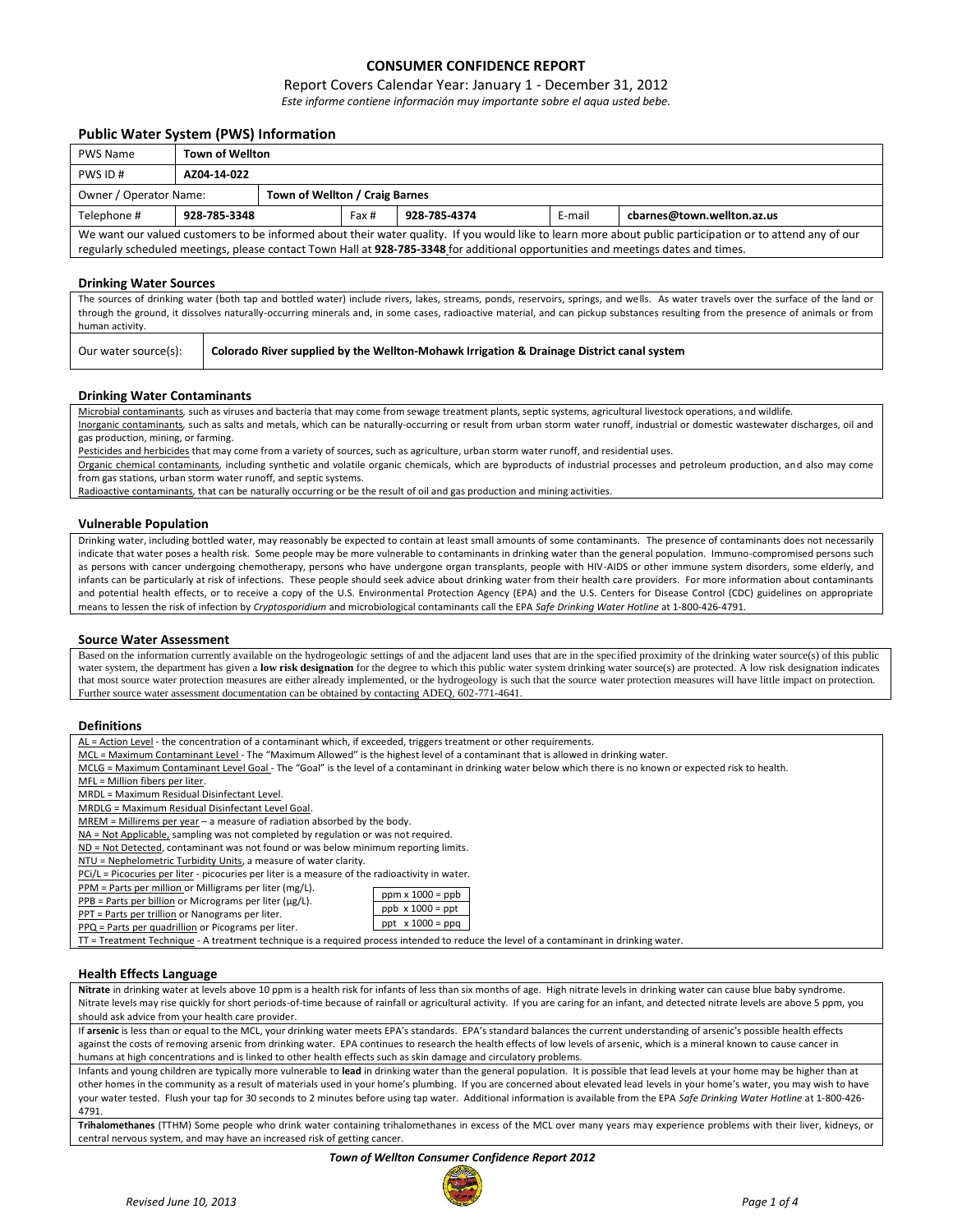# **Water Quality Data**

| <b>Contaminant (units)</b>                                                                                                                                                       | <b>Violation</b><br>Y/N | <b>Running</b><br><b>Annual</b><br>Average<br>(RAA) OR<br><b>Highest</b><br>Level<br><b>Detected</b> | Absent (A) or<br>Present (P)<br><b>OR</b><br><b>Range of All</b><br>Samples (L-H) | <b>MCL</b>     | <b>MCLG</b>              | <b>Sample</b><br><b>Month/Year</b> | <b>Likely Source of</b><br><b>Contamination</b>                                                                                       |
|----------------------------------------------------------------------------------------------------------------------------------------------------------------------------------|-------------------------|------------------------------------------------------------------------------------------------------|-----------------------------------------------------------------------------------|----------------|--------------------------|------------------------------------|---------------------------------------------------------------------------------------------------------------------------------------|
| Microbiological                                                                                                                                                                  |                         |                                                                                                      |                                                                                   |                |                          |                                    |                                                                                                                                       |
| <b>Total Coliform Bacteria</b><br>(System takes ≥ 40 monthly samples)<br>5% of monthly samples are positive;<br>(System takes ≤ 40 monthly samples)<br>1 positive monthly sample | Ν                       | $\mathbf 0$                                                                                          | ABSENT                                                                            | $\mathbf 0$    | $\pmb{0}$                | Continuous<br>Monthly              | Naturally Present in<br>Environment                                                                                                   |
| Fecal coliform and E. Coli<br>(TC Rule)                                                                                                                                          | N                       | 0                                                                                                    | ABSENT                                                                            | $\mathbf 0$    | $\mathbf 0$              | N/A                                | Human and animal fecal waste                                                                                                          |
| Total Organic Carbon (ppm)                                                                                                                                                       | Ν                       | 6.1                                                                                                  | $2.1 - 6.1$                                                                       | TT             | n/a                      | Monthly                            | Naturally present in the<br>environment                                                                                               |
| Turbidity (NTU), surface water only                                                                                                                                              | N                       | .308                                                                                                 | $.035-.308$                                                                       | TT             | n/a                      | Continuous                         | Soil Runoff                                                                                                                           |
| <b>Disinfectants</b>                                                                                                                                                             |                         |                                                                                                      |                                                                                   |                |                          |                                    |                                                                                                                                       |
| Chlorine (ppm)                                                                                                                                                                   | Ν                       | 1.6                                                                                                  | $.4 - 1.6$                                                                        | $MRDL = 4$     | $MRDLG = 4$              | <b>RRA</b>                         | Water additive used to control<br>microbes                                                                                            |
| <b>Disinfection By-Products</b>                                                                                                                                                  |                         |                                                                                                      |                                                                                   |                |                          |                                    |                                                                                                                                       |
| Haloacetic Acids (ppb) (HAA5)                                                                                                                                                    | Ν                       | RAA=.037                                                                                             | $.018 - .055$                                                                     | .060           | n/a                      | Quarterly                          | Byproduct of drinking water<br>disinfection                                                                                           |
| Total Trihalomethanes (ppb) (TTHM)                                                                                                                                               | Y                       | RAA=.105                                                                                             | $.057 - .14$                                                                      | .080           | n/a                      | Quarterly                          | Byproduct of drinking water<br>disinfection                                                                                           |
| Lead & Copper                                                                                                                                                                    |                         |                                                                                                      |                                                                                   |                |                          |                                    |                                                                                                                                       |
| Copper (ppm)                                                                                                                                                                     | Ν                       | 90 <sup>th</sup><br>Percentile =<br>.061                                                             | $.016 - .063$                                                                     | $AL = 1.3$     | $ALG = 1.3$              | 8/24/2010                          | Corrosion of household<br>plumbing systems; erosion of<br>natural deposits                                                            |
| Lead (ppb)                                                                                                                                                                       | Ν                       | 90 <sup>th</sup><br>Percentile =<br>.0018                                                            | ND - .0037                                                                        | $AL = 15$      | 0                        | 8/24/2010                          | Corrosion of household<br>plumbing systems; erosion of<br>natural deposits                                                            |
| <b>Radionuclides</b>                                                                                                                                                             |                         |                                                                                                      |                                                                                   |                |                          |                                    |                                                                                                                                       |
| Alpha emitters (pCi/L)<br>Combined Radium 226 & 228 (pCi/L)                                                                                                                      | N<br>N                  |                                                                                                      | $1.4 + (-1.0)$<br><b>ND</b>                                                       | 15<br>5        | $\pmb{0}$<br>$\mathbf 0$ | 2/23/2010<br>2/23/2010             | Erosion of natural deposits<br>Erosion of natural deposits                                                                            |
| Uranium (pCi/L)                                                                                                                                                                  | N                       |                                                                                                      | $1.6 +/- 0.6$                                                                     | 30             | $\mathbf 0$              | 2/23/2010                          | Erosion of natural deposits                                                                                                           |
| <b>Inorganics</b>                                                                                                                                                                |                         |                                                                                                      |                                                                                   |                |                          |                                    |                                                                                                                                       |
| Antimony (ppb)                                                                                                                                                                   | N                       |                                                                                                      | <b>ND</b>                                                                         | 6              | 6                        | 2/23/2010                          | Discharge from petroleum<br>refineries; fire retardants;<br>ceramics, electronics and solder                                          |
| Arsenic (ppb)                                                                                                                                                                    | Ν                       |                                                                                                      | .002                                                                              | 10             | $\mathbf 0$              | 2/23/2010                          | Erosion of natural deposits,<br>runoff from orchards, runoff<br>from glass and electronics<br>production wastes                       |
| Asbestos (MFL)                                                                                                                                                                   | N                       |                                                                                                      | <b>ND</b>                                                                         | $\overline{7}$ | $\overline{7}$           | 4/25/2007                          | Decay of asbestos cement<br>water mains; Erosion of natural<br>deposits                                                               |
| Barium (ppm)                                                                                                                                                                     | N                       |                                                                                                      | .11                                                                               | $\overline{2}$ | $\overline{2}$           | 2/23/2010                          | Discharge of drilling wastes;<br>discharge from metal refineries;<br>Erosion of natural deposits                                      |
| Beryllium (ppb)                                                                                                                                                                  | Ν                       |                                                                                                      | <b>ND</b>                                                                         | $\overline{4}$ | 4                        | 2/23/2010                          | Discharge from metal refineries<br>and coal-burning factories;<br>discharge from electrical,<br>aerospace, and defense<br>industries  |
| Cadmium (ppb)                                                                                                                                                                    | Ν                       |                                                                                                      | <b>ND</b>                                                                         | 5              | 5                        | 2/23/2010                          | Corrosion of galvanized pipes;<br>natural deposits; metal<br>refineries; runoff from waste<br>batteries and paints                    |
| Chromium (ppb)                                                                                                                                                                   | Ν                       |                                                                                                      | ND                                                                                | 100            | 100                      | 2/23/2010                          | Discharge from steel and pulp<br>mills; Erosion of natural<br>deposits                                                                |
| Cyanide (ppb)                                                                                                                                                                    | Ν                       |                                                                                                      | <b>ND</b>                                                                         | 200            | 200                      | 2/23/2010                          | Discharge from steel/metal<br>factories; Discharge from<br>plastic and fertilizer factories                                           |
| Fluoride (ppm)                                                                                                                                                                   | Ν                       |                                                                                                      | .34                                                                               | 4              | 4                        | 2/23/2010                          | Erosion of natural deposits;<br>water additive which promotes<br>strong teeth; discharge from<br>fertilizer and aluminum<br>factories |
| Mercury (ppb)                                                                                                                                                                    | Ν                       |                                                                                                      | <b>ND</b>                                                                         | $\overline{2}$ | $\overline{2}$           | 2/23/2010                          | Erosion of natural deposits;<br>Discharge from refineries and<br>factories; Runoff from landfills<br>and cropland.                    |
| Nitrate (ppm)                                                                                                                                                                    | N                       |                                                                                                      | .30                                                                               | 10             | 10                       | 02/16/2012                         | Runoff from fertilizer use;                                                                                                           |

*Town of Wellton Consumer Confidence Report 2012*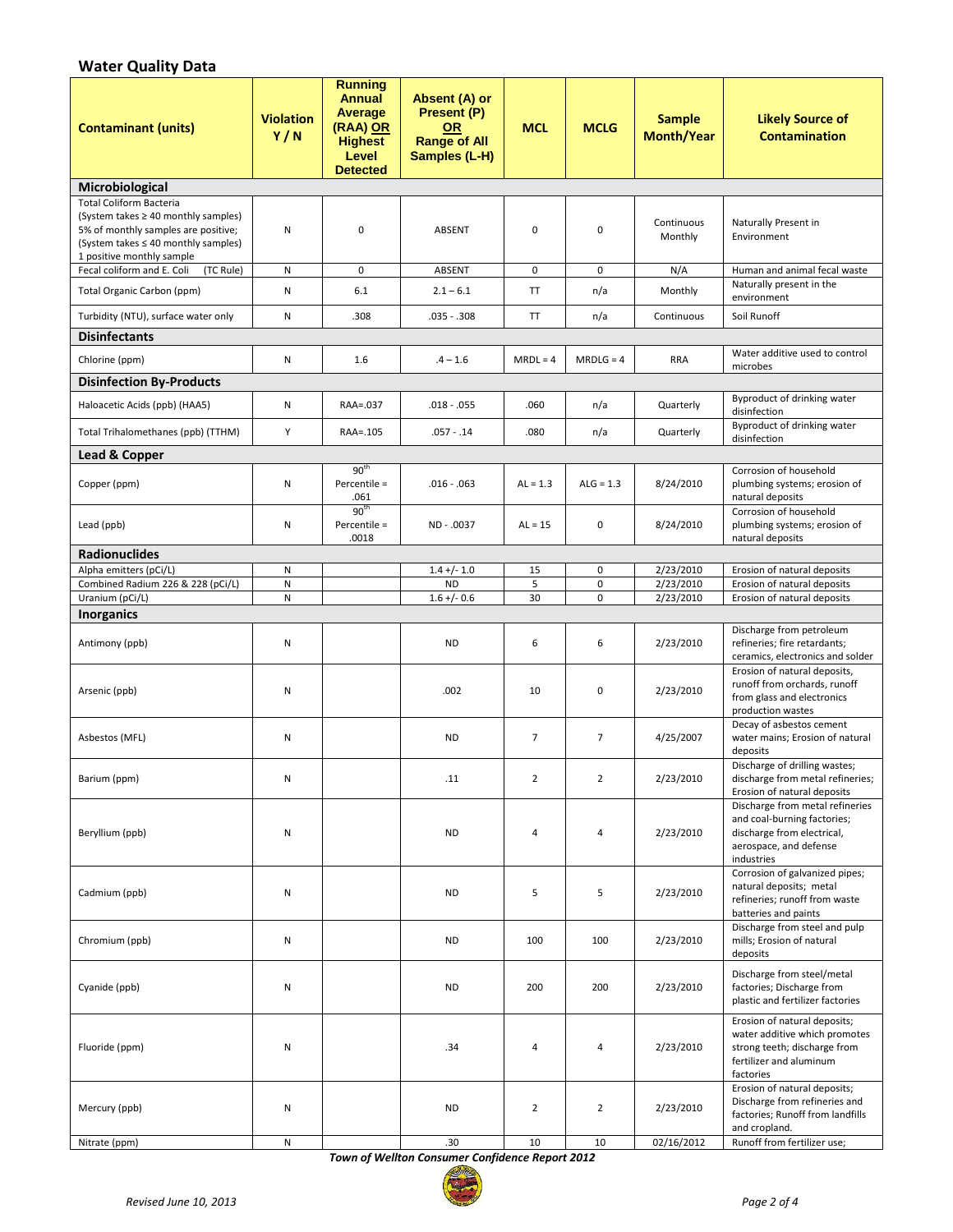| <b>Contaminant (units)</b>                   | <b>Violation</b><br>Y/N | <b>Running</b><br><b>Annual</b><br><b>Average</b><br>(RAA) OR<br><b>Highest</b><br>Level<br><b>Detected</b> | Absent (A) or<br>Present (P)<br><b>OR</b><br><b>Range of All</b><br>Samples (L-H) | <b>MCL</b>     | <b>MCLG</b>                | <b>Sample</b><br><b>Month/Year</b> | <b>Likely Source of</b><br><b>Contamination</b>                                                           |
|----------------------------------------------|-------------------------|-------------------------------------------------------------------------------------------------------------|-----------------------------------------------------------------------------------|----------------|----------------------------|------------------------------------|-----------------------------------------------------------------------------------------------------------|
|                                              |                         |                                                                                                             |                                                                                   |                |                            |                                    | leaching from septic tanks,<br>sewage; erosion of natural<br>deposits                                     |
| Nitrite (ppm)                                | N                       |                                                                                                             | .010                                                                              | $\mathbf{1}$   | $\mathbf{1}$               | 10/28/2007                         | Runoff from fertilizer use;<br>leaching from septic tanks,<br>sewage; erosion of natural<br>deposits      |
| Selenium (ppb)                               | N                       |                                                                                                             | <b>ND</b>                                                                         | 50             | 50                         | 2/23/2010                          | Discharge from petroleum and<br>metal refineries; erosion of<br>natural deposits; discharge<br>from mines |
| Thallium (ppb)                               | N                       |                                                                                                             | <b>ND</b>                                                                         | $\overline{2}$ | 0.5                        | 2/23/2010                          | Leaching from ore-processing<br>sites; discharge from<br>electronics, glass, and drug<br>factories        |
| <b>Synthetic Organic Contaminants</b>        |                         |                                                                                                             |                                                                                   |                |                            |                                    |                                                                                                           |
| $2,4-D$ (ppb)                                | ${\sf N}$               |                                                                                                             | <b>ND</b>                                                                         | 70             | 70                         | 10/22/2001                         | Runoff from herbicide used on<br>row crops                                                                |
| 2,4,5-TP (Silvex) (ppb)                      | ${\sf N}$               |                                                                                                             | <b>ND</b>                                                                         | 50             | 50                         | 10/22/2001                         | Residue of banned herbicide<br>Runoff from herbicide used on                                              |
| Alachlor (ppb)                               | ${\sf N}$               |                                                                                                             | <b>ND</b>                                                                         | $\overline{2}$ | 0                          | 2/23/2010                          | row crops                                                                                                 |
| Atrazine (ppb)                               | N                       |                                                                                                             | <b>ND</b>                                                                         | 3              | 3                          | 10/22/2001                         | Runoff from herbicide used on<br>row crops                                                                |
| Chlordane (ppb)                              | N                       |                                                                                                             | <b>ND</b>                                                                         | $\overline{2}$ | 0                          | 2/23/2010                          | Residue of banned termiticide                                                                             |
| Dalapon (ppb)                                | N                       |                                                                                                             | <b>ND</b>                                                                         | 200            | 200                        | 10/22/2001                         | Runoff from herbicide used on<br>rights of way                                                            |
| Dibromochloropropane (ppt)                   | N                       |                                                                                                             | <b>ND</b>                                                                         | 200            | 0                          | 2/23/2010                          | Runoff/leaching from soil<br>fumigant used on soybeans,<br>cotton, pineapples,<br>and orchards            |
| Endrin (ppb)                                 | ${\sf N}$               |                                                                                                             | <b>ND</b>                                                                         | $\overline{2}$ | $\overline{2}$             | 2/23/2010                          | Residue of banned insecticide                                                                             |
| Ethylene dibromide (ppt)                     | N                       |                                                                                                             | <b>ND</b>                                                                         | 50             | $\mathbf 0$                | 2/23/2010                          | Discharge from petroleum<br>refineries                                                                    |
| Glyphosate (ppb)                             |                         |                                                                                                             |                                                                                   | 700            | 700                        |                                    | Runoff from herbicide use                                                                                 |
| Heptachlor (ppt)<br>Heptachlor epoxide (ppt) | ${\sf N}$<br>${\sf N}$  |                                                                                                             | <b>ND</b><br><b>ND</b>                                                            | 400<br>200     | $\mathbf 0$<br>$\mathbf 0$ | 2/23/2010<br>2/23/2010             | Residue of banned temiticide<br>Breakdown of heptachlor                                                   |
| Lindane (ppt)                                | N                       |                                                                                                             | <b>ND</b>                                                                         | 200            | 200                        | 2/23/2010                          | Runoff/leaching from<br>insecticide used on cattle,<br>lumber, gardens                                    |
| Methoxychlor (ppb)                           | N                       |                                                                                                             | <b>ND</b>                                                                         | 40             | 40                         | 2/23/2010                          | Runoff/leaching from<br>insecticide used on fruits,<br>vegetables, alfalfa, livestock                     |
| PCBs [Polychlorinated biphenyls]<br>(ppt)    | N                       |                                                                                                             | <b>ND</b>                                                                         | 500            | 0                          | 2/23/2010                          | Runoff from landfills; discharge<br>of waste chemicals                                                    |
| Pentachlorophenol (ppb)                      | N                       |                                                                                                             | <b>ND</b>                                                                         | $\mathbf{1}$   | $\pmb{0}$                  | 10/22/2001                         | Discharge from wood<br>preserving factories                                                               |
| Picloram (ppb)                               | N                       |                                                                                                             | <b>ND</b>                                                                         | 500            | 500                        | 10/22/2001                         | Herbicide runoff                                                                                          |
| Simazine (ppb)                               | N                       |                                                                                                             | <b>ND</b>                                                                         | 4              | 4                          | 10/22/2001                         | Herbicide runoff                                                                                          |
| Toxaphene (ppb)                              | N                       |                                                                                                             | <b>ND</b>                                                                         | 3              | $\pmb{0}$                  | 2/23/2010                          | Runoff/leaching from<br>insecticide used on cotton and<br>cattle                                          |
| <b>Volatile Organics</b>                     |                         |                                                                                                             |                                                                                   |                |                            |                                    |                                                                                                           |
| Benzene (ppb)                                | N                       |                                                                                                             | <b>ND</b>                                                                         | 5              | $\pmb{0}$                  | 2/23/2010                          | Discharge from factories;<br>leaching from gas storage tanks<br>and landfills                             |
| Carbon tetrachloride (ppb)                   | N                       |                                                                                                             | <b>ND</b>                                                                         | 5              | $\pmb{0}$                  | 2/23/2010                          | Discharge from chemical plants<br>and other industrial activities                                         |
| Chlorobenzene (ppb)                          | N                       |                                                                                                             | <b>ND</b>                                                                         | 100            | 100                        | 4/25/2007                          | Discharge from chemical and<br>agricultural chemical factories                                            |
| o-Dichlorobenzene (ppb)                      | N                       |                                                                                                             | <b>ND</b>                                                                         | 600            | 600                        | 2/23/2010                          | Discharge from industrial<br>chemical factories                                                           |
| p-Dichlorobenzene (ppb)                      | N                       |                                                                                                             | <b>ND</b>                                                                         | 75             | 75                         | 2/23/2010                          | Discharge from industrial<br>chemical factories                                                           |
| 1,2-Dichloroethane (ppb)                     | N                       |                                                                                                             | <b>ND</b>                                                                         | 5              | $\pmb{0}$                  | 2/23/2010                          | Discharge from industrial<br>chemical factories                                                           |
| 1,1-Dichloroethylene (ppb)                   | N                       |                                                                                                             | <b>ND</b>                                                                         | $\overline{7}$ | $\overline{7}$             | 2/23/2010                          | Discharge from industrial<br>chemical factories                                                           |
| cis-1,2-Dichloroethylene (ppb)               | N                       |                                                                                                             | <b>ND</b>                                                                         | 70             | 70                         | 4/25/2007                          | Discharge from industrial<br>chemical factories                                                           |

*Town of Wellton Consumer Confidence Report 2012*